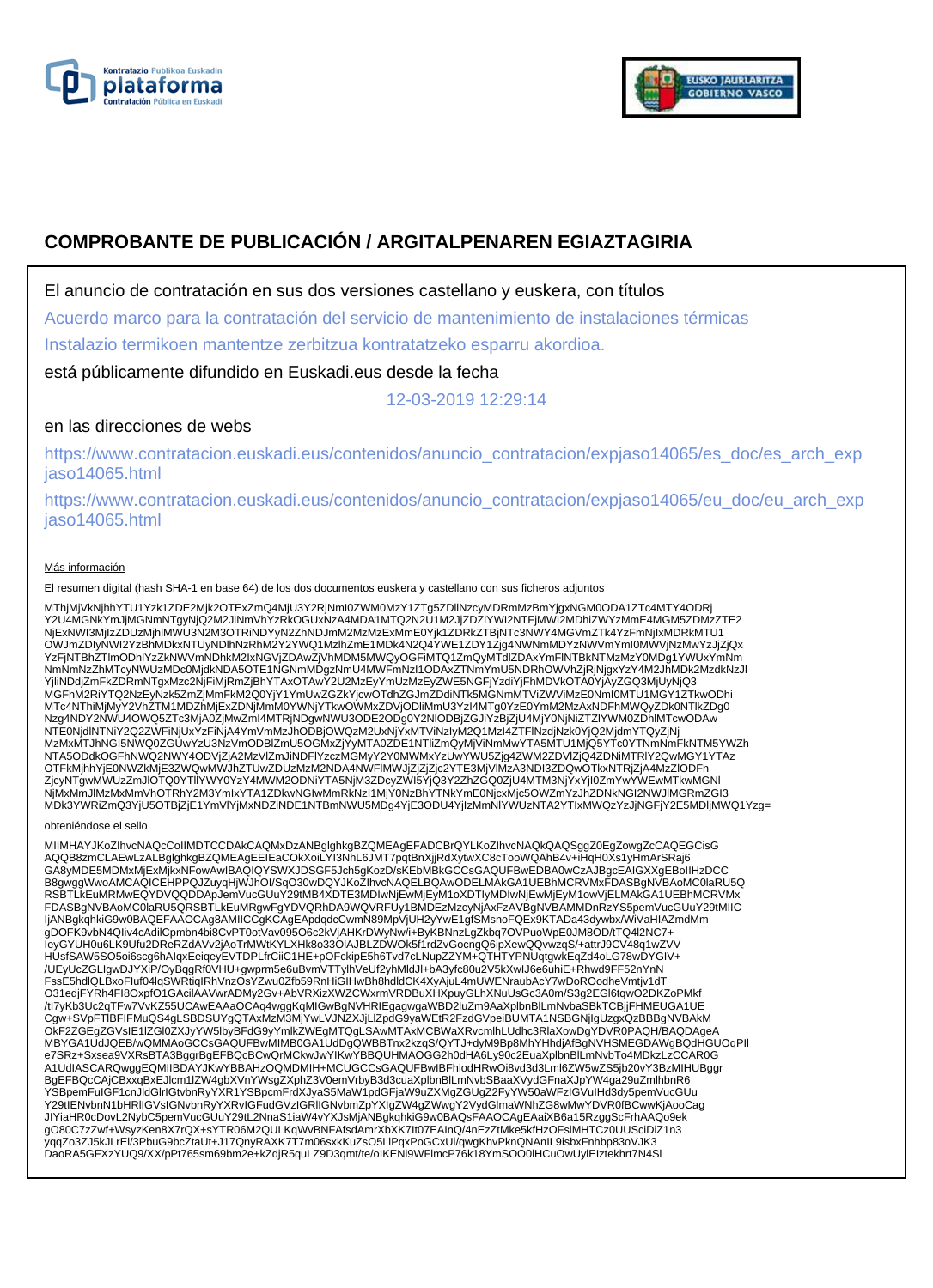



vYNwCBKRKGskVI/c3kDzvXq9yrvlifUaft/Vpo8DuQpojwNy9phXfr263mtYCIrHcLb+qe4AX5patRCXhzFnJPdUkMUnzThUj6bD<br>2P231EPSy4qvgKCXmAxCyW6To3LCa+IhhmzhcrZFDShO4U+mTJBQSNNZS8gdVyLO1L1LU5zioaAo6vdtlRL/fZE/QY3nBw2wwq22 t+8o98Tl2ck2fHQgpDpYYzI9r40OL77d9R0muOnITHbPumy1A5xp/Sgumk6ftoXL9+7TP4LV4xP/1TbhR5eBdfKXmt6oO7xpFghy zzGBO38uC4SWXRQhrfUAgoZ+alLen9phd3YimwA/CDoaUUCiOhiaQsqukUYxggNxMIIDbQIBATBMMDgxCzAJBgNVBAYTAkVTMRQw EgYDVQQKDAtJWkVOUEUgUy5BLjETMBEGA1UEAwwKSXplbnBlLmNvbQlQc89Alm7KoeNYmE4j9Ko7fTANBglghkgBZQMEAgEFAKCB 9zAaBgkqhkiG9w0BCQMxDQYLKoZIhvcNAQkQAQQwHAYJKoZIhvcNAQkFMQ8XDTE5MDMxMjExMjkxNFowLwYJKoZIhvcNAQkEMSIE 100CgGrLl9CHd89cg8oySOzPNfKPnJHcNi1y1EWlgd1RMIGJBgsqhkiG9w0BCRACLzF6MHgwdjB0BCDNdwo7pQBbrD9u8p5/pMe+<br>0e9BvllSU1baDdGPBFySGTBQMDykOjA4MQswCQYDVQQGEwJFUzEUMBIGA1UECgwLSVpFTlBFIFMuQS4xEzARBgNVBAMMCkl6ZW5w 7aEzFB0didnGd/eM4O3WyWtgE7XYK3ob594cMgvPlxZ9e2iqN7nbG/7lKELWnyE/z+sCH+Asfri3MA2H4bfof4jX1EjWXHIliGpx BIDztk1vzxROpzF7785/aEt7GSWNuBCne+HIOrhouERgEyFE1xI0hMkJsK03v/1A+e2lEjEjolNsaGRGiWlj1oKgmNHNg9adh89U i7F0u8jQo+1KUn0JXEU26tdN8I2VkVoft0WDD3A4ImX8QnPQUPXzpxs33jkj5yNRX3xK+ZYFXtdgPpgrYTGF5VDbtDgybQLp/Dhs nlxh3lyWrDXK2UkcVXgGeUldE4ZhpRNxHJtDLv1/mlmkoCCrSF0y53cWkeSq5Xl659A76fw3YK1X7RRDXzqUaiFzFLKpqPNWlkdo uqnIP+LVKhZdxBNriMJq2gZYY4l9dGRNJnEtXxpy+m40BagHw8wEo/VLGX7s4nBVufRGU51O91e+eA31500wNCKsviHinChzU7Z7 aExtBPxn2vDaRVxxLj+1J0E3uls8qdPtCw2bN0I=

## Kontratuaren iragarkia, gaztelaniaz eta eskaraz, izenburuekin

Acuerdo marco para la contratación del servicio de mantenimiento de instalaciones térmicas

Instalazio termikoen mantentze zerbitzua kontratatzeko esparru akordioa.

Euskadi.eus webgunean argitaratzen da data honetatik

2019-03-12 12:29:14

### web hauen helbideetan

https://www.contratacion.euskadi.eus/contenidos/anuncio contratacion/expjaso14065/es doc/es arch exp jaso14065.html

https://www.contratacion.euskadi.eus/contenidos/anuncio\_contratacion/expjaso14065/eu\_doc/eu\_arch\_exp iaso14065.html

#### Informazio gehiago

Bi dokumentuen (euskara eta gaztelania) laburpen digitala (hash SHA-1, 64 oinarriarekin), erantsitako fitxategiekin

MThjMjVkNjhhYTU1Yzk1ZDE2Mjk2OTExZmQ4MjU3Y2RjNml0ZWM0MzY1ZTg5ZDllNzcyMDRmMzBmYjgxNGM0ODA1ZTc4MTY4ODRj Y2U4MGNkYmJjMGNmNTgyNjQ2M2JINmVhYzRkOGUxNzA4MDA1MTQ2N2U1M2JjZDZIYWI2NTFjMWI2MDhiZWYzMmE4MGM5ZDMzZTE2 120-ini umpindi ini yini yini kutoka kutoka kwa kwa kwa kutoka kwa kutoka kwa kutoka kwa kutoka kwa kutoka kwa<br>NjexhWi3MjIzZDUzMjhIMWU3N2M3OTRiNDYyN2ZhNDJmM2MzMzExMmE0Yjk1ZDRkZTBjNTc3NWY4MGVmZTk4YzFmNjlxMDRkMTU1<br>WWmZDIyNWI NmNmNzZhMTcyNWUzMDc0MjdkNDA5OTE1NGNmMDgzNmU4MWFmNzI1ODAxZTNmYmU5NDRhOWVhZjRjNjgxYzY4M2JhMDk2MzdkNzJl YjliNDdjZmFkZDRmNTgxMzc2NjFiMjRmZjBhYTAxOTAwY2U2MzEyYmUzMzEyZWE5NGFjYzdiYjFhMDVkOTA0YjAyZGQ3MjUyNjQ3 MGFhM2RIYTQ2NzEyNzk5ZmZjMmFkM2Q0YjY1YmUwZGZkYjcwOTdhZGJmZDdiNTk5MGNmMTViZWViMzE0NmI0MTU1MGY1ZTkwODhi MTc4NThiMjMyY2VhZTM1MDZhMjExZDNjMmM0YWNjYTkwOWMxZDVjODliMmU3YzI4MTg0YzE0YmM2MzAxNDFhMWQyZDk0NTlkZDg0 www.com/www.com/www.com/www.com/www.com/www.com/www.com/www.com/www.com/www.com/www.com/www.com/www.com/www.com/<br>N2MxMTJhNGI5NWQ0ZGUwYzU3NzVmODBIZmU5OGMxZjYyMTA0ZDE1NTliZmQyMjViNmMwYTA5MTU1MjQ5YTc0YTNmNmFkNTM5YWZh<br>NTA5ODd OTFKMihhYjE0NWZkMjE3ZWQwMWJhZTUwZDUzMzM2NDA4NWFIMWJjZjZjcjc2YTE3MjVIMzA3NDI3ZDQwOTkxNTRjZjA4MzZIODFh ZjcyNTgwMWUzZmJIOTQ0YTIIYWY0YzY4MWM2ODNIYTA5NjM3ZDcyZWI5YjQ3Y2ZhZGQ0ZjU4MTM3NjYxYjI0ZmYwYWEwMTkwMGNI NjMxMmJlMzMxMmVhOTRhY2M3YmlxYTA1ZDkwNGlwMmRkNzl1MjY0NzBhYTNkYmE0NjcxMjc5OWZmYzJhZDNkNGl2NWJlMGRmZGl3 MDk3YWRiZmQ3YjU5OTBjZjE1YmVlYjMxNDZiNDE1NTBmNWU5MDg4YjE3ODU4YjIzMmNlYWUzNTA2YTIxMWQzYzJjNGFjY2E5MDljMWQ1Yzg=

denboran digitalki zigilatu zuena

zigilua lortzen

MIIMHAYJKoZIhvcNAQcCoIIMDTCCDAkCAQMxDzANBglghkgBZQMEAgEFADCBrQYLKoZIhvcNAQkQAQSggZ0EgZowgZcCAQEGCisG AQQB8zmCLAEwLzALBglghkgBZQMEAgEEIEaCOkXoiLYI3NhL6JMT7pqtBnXjjRdXytwXC8cTooWQAhB4v+iHqH0Xs1yHmArSRaj6<br>GA8yMDE5MDMxMjExMjkxNFowAwIBAQIQYSWXJDSGF5Jch5gKozD/sKEbMBkGCCsGAQUFBwEDBA0wCzAJBgcEAIGXXgEBoIIHzDCC B8qwqqWwoAMCAQICEHPPQJZuvqHiWJhOI/SqO30wDQYJKoZIhvcNAQELBQAwODELMAkGA1UEBhMCRVMxFDASBqNVBAoMC0laRU5Q